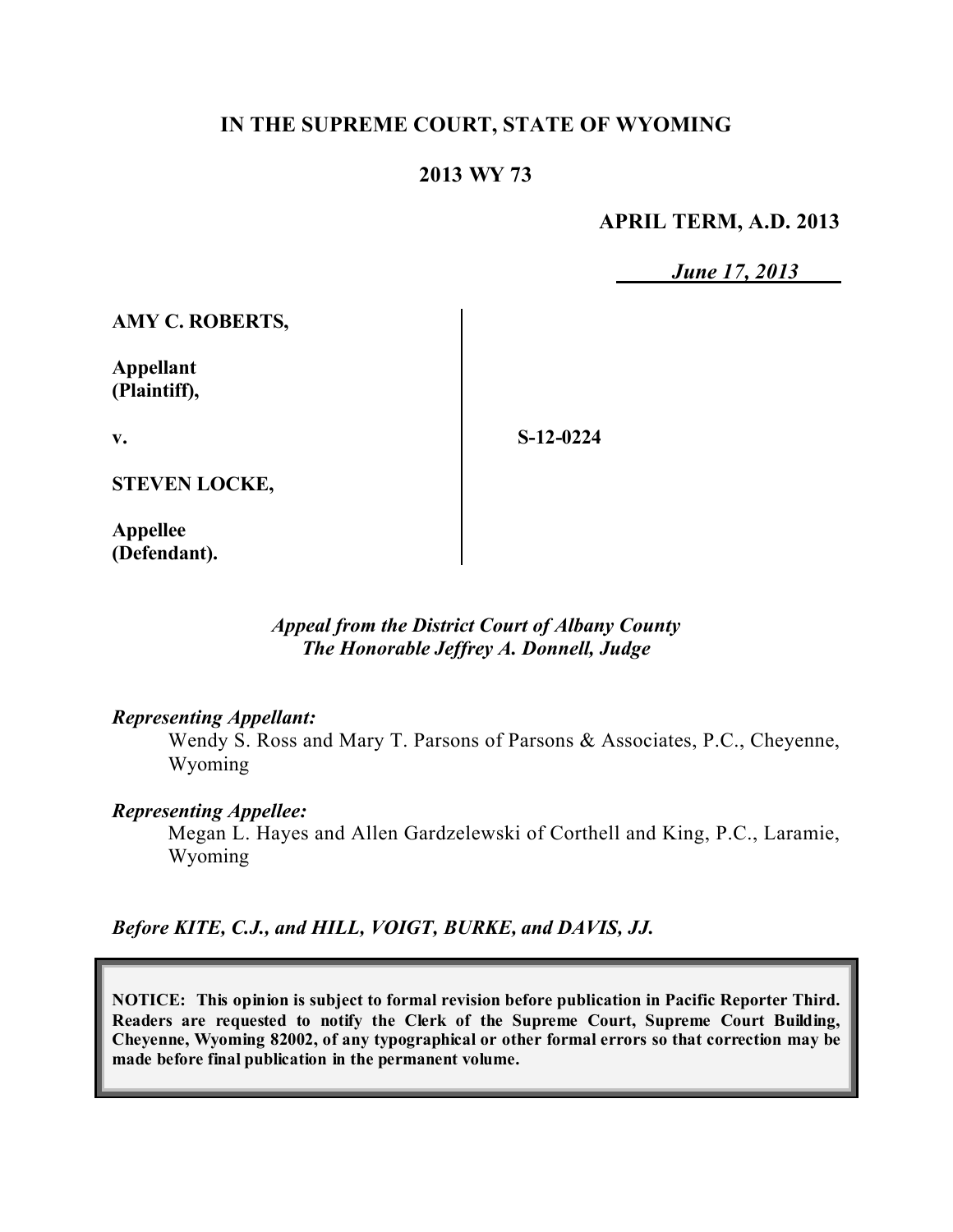**DAVIS**, Justice.

[¶1] Appellant Amy Roberts and Appellee Steven Locke divorced in mid-July of 2010. Among their marital assets was a beachfront property in Costa Rica. After a trial, the district court ordered the property sold and the proceeds divided, and later held Roberts in contempt for impeding the sale. She now appeals that order. We affirm.

#### **ISSUES**

[¶2] Roberts asks this Court to consider two questions, which we restate as follows:

1. Did the district court have jurisdiction to order Roberts to convey the Costa Rican property to Locke so that he could sell it, with the proceeds of sale to be distributed as provided in the divorce decree?

2. Did the district court abuse its discretion when it found Roberts in civil contempt of court?

In addition, Locke asks us to determine that Roberts lacked reasonable cause for her appeal, and to award him the costs and fees he has expended in responding.

### **FACTS**

[¶3] On September 24, 2009, Roberts filed a complaint for divorce against Locke in the Second Judicial District Court for Albany County in Laramie, Wyoming. The parties are tenured professors at the University of Wyoming. Roberts asked the court to equitably divide the assets and debts she and Locke had accumulated during their twenty-three year marriage. Chief among those assets were a Smith Barney investment account, a plot of land and a house in Indiana, what had been the marital home in Laramie, and a beachfront property in Costa Rica, on which they had built a house and apartments. Their debts, including one against the Smith Barney account, largely related to their credit financing of the purchase and improvement of their real property.

[¶4] In a pretrial statement, Locke proposed that the district court order the Indiana property sold, and require that the proceeds be used first to retire the debt on that property, and then to compensate him for his premarital investment in the property, with any remainder of the sale price to be divided evenly between the parties. He also asked that the decree allow him to retain the Laramie home and require him to pay the mortgage and other debt associated with it. He further proposed that the court order the Costa Rican property to be sold, require the proceeds to be used to pay off the Smith Barney debt related to that property, and then equally split the remainder of the proceeds from the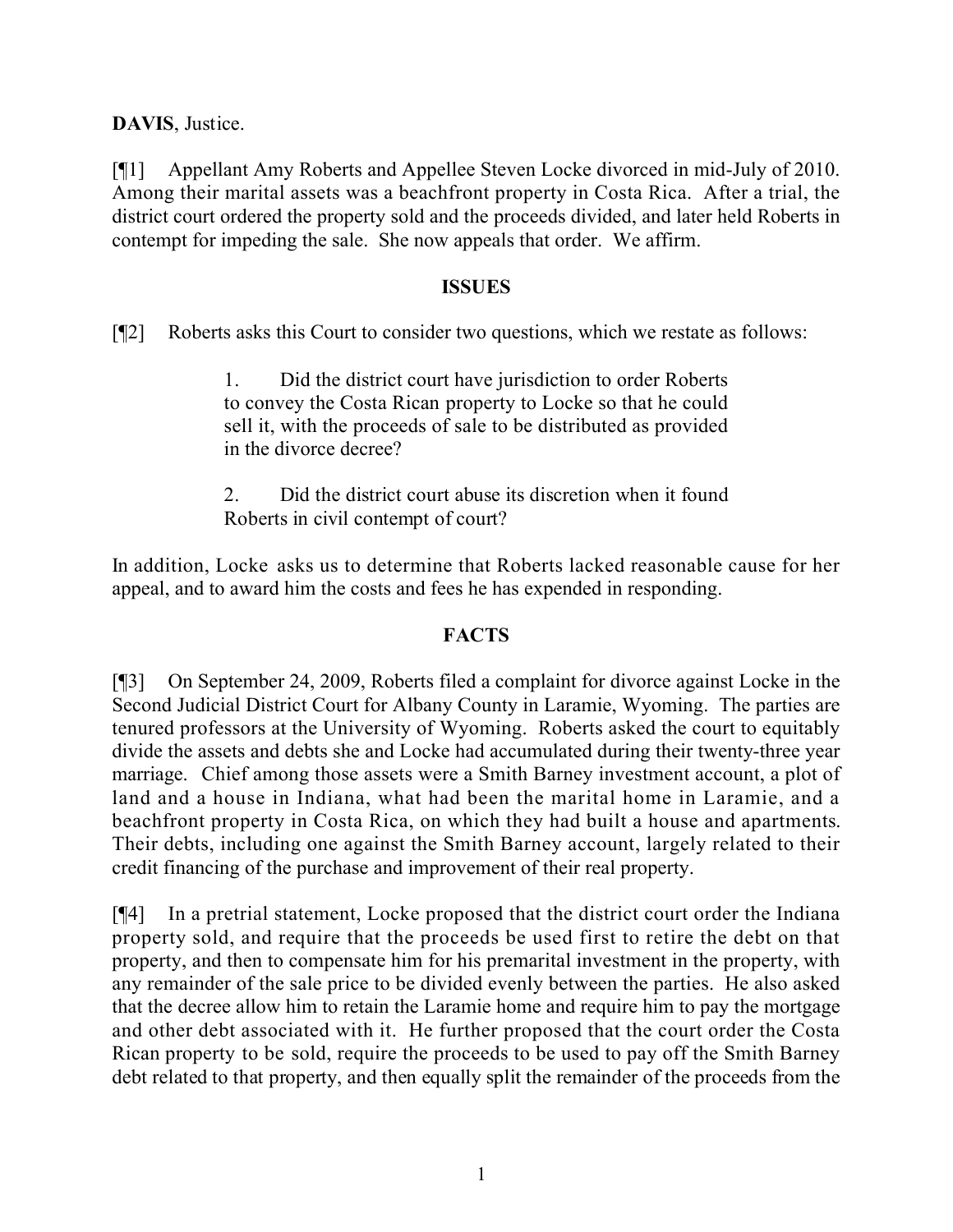sale of the Costa Rican property and any equity left in the Smith Barney account between the parties.

[¶5] Roberts argued in her pretrial statement that the court should award both the Indiana and Laramie properties to Locke and require him to pay the indebtedness associated with both of them. She proposed that she be awarded the Costa Rican property, apparently free of any debt incurred in purchasing and improving it, suggesting that the following language be included in the decree:

> Defendant shall have no right, title, or interest in this property. Plaintiff shall be solely and separately responsible for maintaining this property (to include but not limited to paying the caretakers to maintain the property in Plaintiff's absence) free of any financial responsibility of Defendant.

The Smith Barney account, and presumably the debt on that account attributable to the Costa Rican property, was to go to Locke under Roberts' proposal. The parties were unable to come to agreement on a property division, and the divorce action proceeded to trial.

[¶6] It is easy to understand why Roberts valued the beachfront home and apartments in Costa Rica, and why the district court ultimately viewed them as a suitable asset to be used to equitably relieve both parties of a considerable portion of their marital debt. Between 2001 and 2003, the parties borrowed money to purchase the Costa Rican property and build the home and apartments. They spent approximately \$200,000 but had reduced the debt against the property to approximately \$133,581 by the time of their divorce. Although the appraised value of the property at the time of the divorce trial is not reflected in the record, by 2011 it was valued at \$460,376, leaving a substantial sum for debt reduction and division.

[¶7] The district court generally adopted Locke's proposed distribution, used the Costa Rican property as the keystone of its property division order, and directed that it and the Indiana property be sold. With respect to the latter, the court ordered the proceeds from that sale to be used to retire the debt on that property and to pay Locke for the value of his premarital interest in it. Any remaining proceeds were to be equally divided between Roberts and Locke. The court ordered that the proceeds of the sale of the Costa Rican property be used to pay off the indebtedness related to its purchase and improvement, including the Smith Barney debt, and to pay Roberts for the value of her one-half share of the equity in what had been the marital home in Laramie. The parties were to equally divide any remaining equity in the Costa Rican property. Once the Smith Barney debt was paid and Locke received credit for his premarital investment in that account, the remaining value of the stocks and bonds held in the Smith Barney account was to be divided evenly between Roberts and Locke.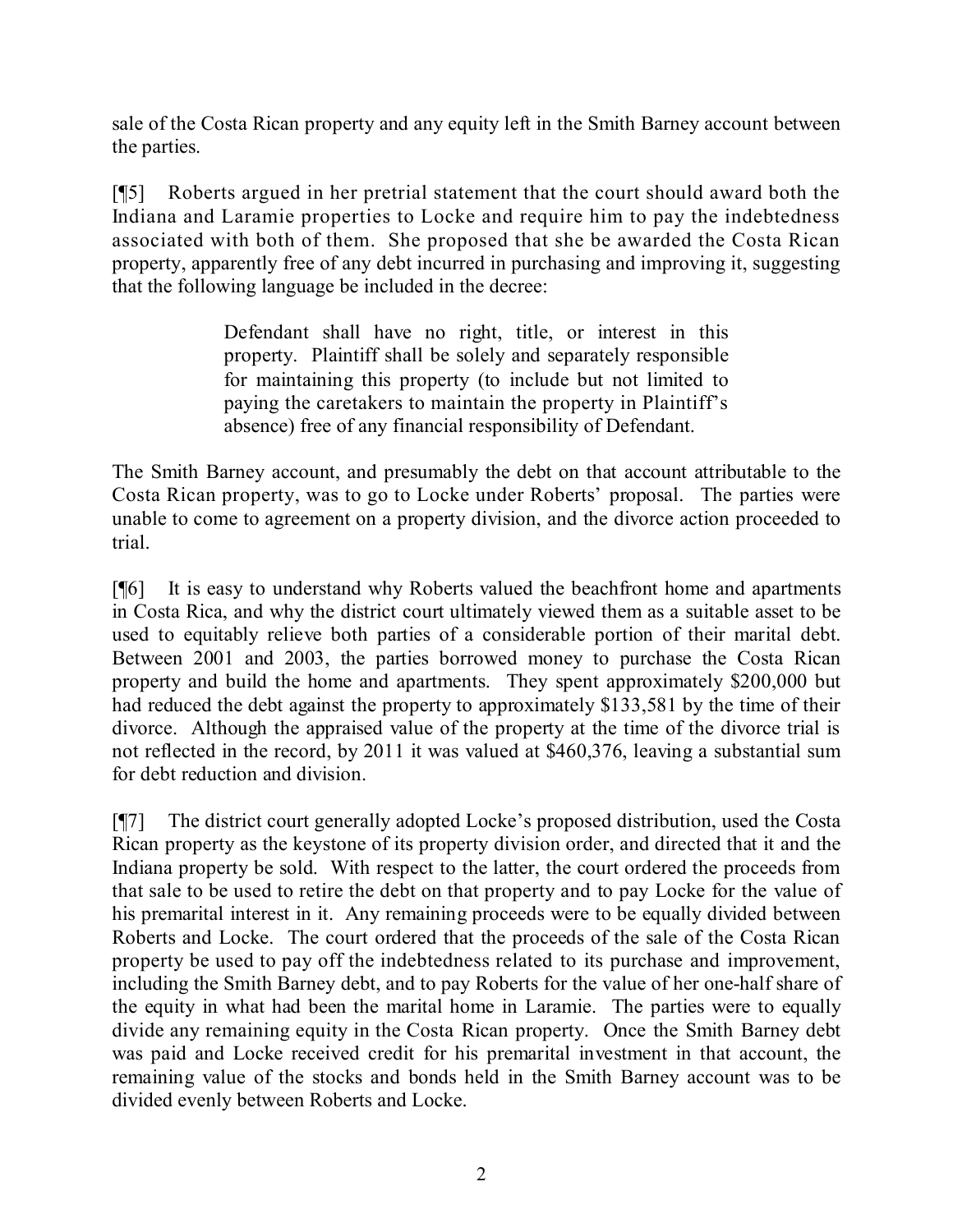[¶8] On July 12, 2010, the district court entered a decree of divorce containing the property distribution just described. The decree did not set a selling price the parties were required to accept for the Costa Rican property. This is not uncommon, because parties often do not present accurate or current evidence which will permit a court to set a reasonable price during a divorce trial. We cannot tell whether or not this was the case here, as we have no record of the original divorce other than the parties' pretrial pleadings, the court's decision letter, and the decree. Beyond the possible lack of evidence, judges tend to assume that parties to a divorce will comply with court orders in good faith, and that their enlightened self-interest and the forces of the market will lead them to agree on a reasonable price. Unfortunately, this does not always prove to be true. In any event, Roberts did not appeal from the decree.

[¶9] On August 19, 2011, Roberts received a show cause order informing her that Locke had asked the court to hold her in contempt for failing to cooperate in the sale of the Costa Rican property in violation of the divorce decree.<sup>1</sup> The district court held a hearing on November 9, and issued an order on November 16 declining to hold Roberts in contempt. However, the court found that the parties had received an offer of \$550,000 on the property, and it instructed them to make a counteroffer not to exceed \$640,000, and to accept any offer which equaled or exceeded \$600,000.

[¶10] Roberts did not seek review of the order requiring that a counteroffer be made and requiring acceptance of any offer over \$600,000. Approximately two weeks after the order was entered, she entered into a three-year lease of one of the Costa Rican apartments. Two weeks later she entered into a second three-year lease of another apartment. Locke was not a party to either of those lease agreements.<sup>2</sup> Both agreements noted that Roberts would accept rent only in the form of in-person cash payments into what was apparently a Costa Rican bank account to which only she had access.

[¶11] On March 7, 2012, Locke filed another motion for an order requiring Roberts to show cause why she should not be held in contempt of court for violating the district court's order of November 16, 2011. Locke alleged that after several offers and counteroffers, he and Roberts received an offer to purchase the Costa Rican property for \$600,000, which he attempted to accept. Roberts, however, submitted another counteroffer of her own, increasing the amount of earnest money to be deposited by the prospective buyer from \$10,000 to \$15,000, shortening the due diligence period for

 $\overline{a}$ 

<sup>&</sup>lt;sup>1</sup> Roberts responded with her own motion for an order to show cause as to why Locke should not be held in contempt for failing to pay health insurance and uncovered medical expenses, as well as for failing to return certain items of personal property, or for returning them in poor condition. The resolution of that motion is not reflected in the record and is not material to this appeal.

<sup>&</sup>lt;sup>2</sup> Neither party offers any explanation as to how one owner of a jointly held property can enter into a valid long-term lease in Costa Rica, but they both seem to assume that it can be done.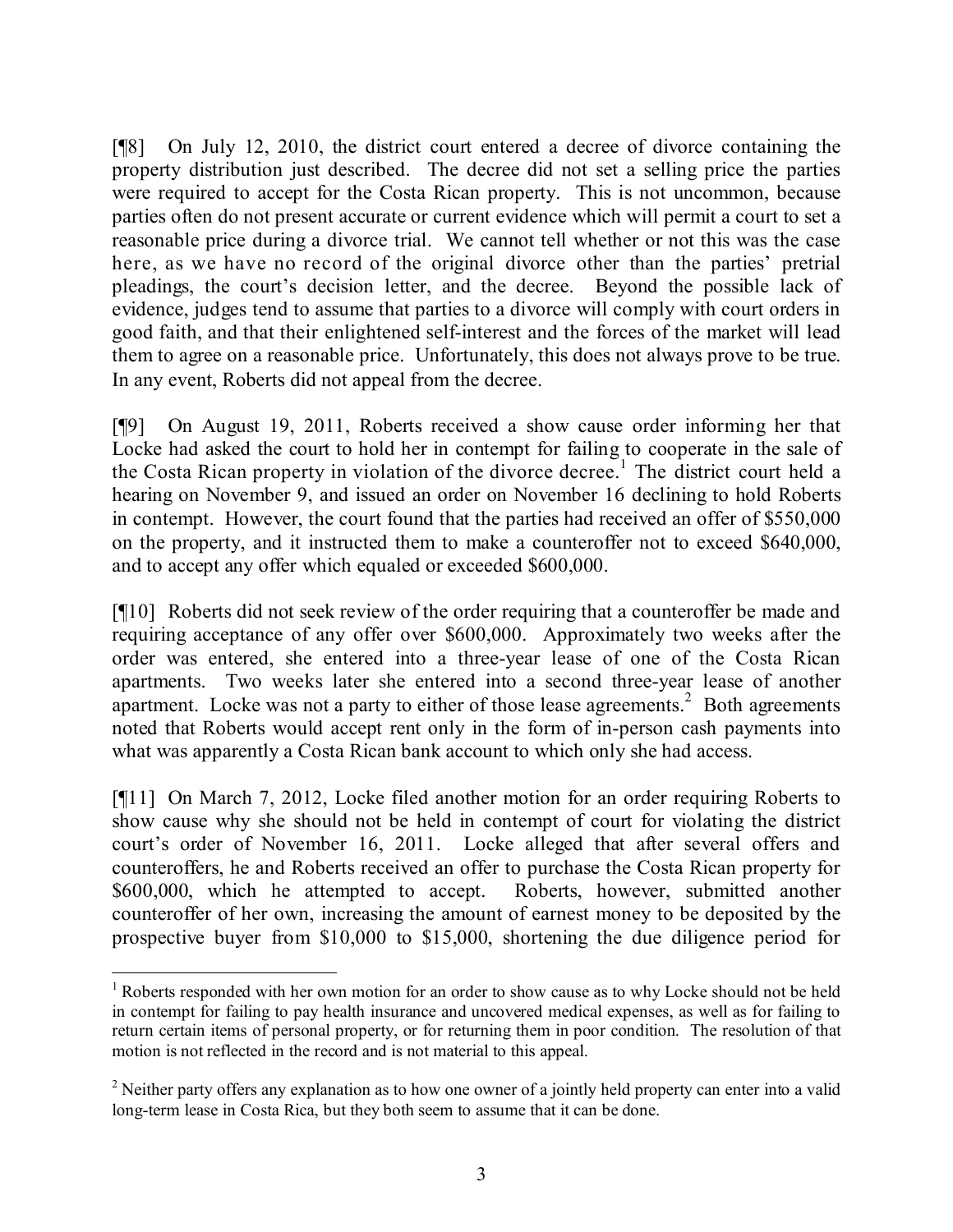inspection of any documents or to deal with other issues related to the property from thirty to ten days, and informing the prospective purchaser that his right to occupy the property was subject to the two leases. Locke informed the court that the buyer let his unaccepted offer expire, and so the sale at \$140,000 over appraised value was lost.

[¶12] On August 30, 2012, a month after a hearing on Locke's motion, the district court issued an order finding Roberts in civil contempt of court. The court determined that she had attempted to change the terms of the final purchase offer for no apparent reason, and that she had entered into the two leases without just cause or excuse. It concluded that she had thereby interfered with the sale of the property in deliberate and willful defiance of the court's earlier order. The court ordered Roberts to cure her contempt by conveying all of her interest in the Costa Rican property to Locke by August 31, 2012. Locke was to sell the property as required by the original decree, after which the proceeds of the sale would be divided in accordance with the provisions of the decree.

[¶13] Roberts moved for an extension of time to convey her interest in the property so that she could instead buy Locke out of it. Locke objected, contending that Roberts had never made him a good-faith offer, that she could convey her interest to him and still buy him out, and that her motion was interposed solely for purposes of delay. He also requested a hearing on Roberts' failure to cure her contempt by conveying the property, as she allegedly had not done so by September 4, 2012. The district court denied Roberts' motion for an extension to make the conveyance. The record does not reflect the disposition of Locke's motion relating to Roberts' alleged failure to convey the property. Roberts timely appealed the order holding her in contempt.

### **STANDARD OF REVIEW**

[¶14] This Court will not disturb an order holding a party in civil contempt in a domestic relations case absent a serious procedural error, a violation of a principle of law, or a clear and grave abuse of discretion. We review questions of law *de novo*. *Greene v. Finn*, 2007 WY 47, 15, 153 P.3d 945, 948 (Wyo. 2007). In reviewing the exercise of a district court's broad discretion to sanction contumacious acts, we must determine whether the court reasonably could have concluded as it did. *Stephens v. Lavitt*, 2010 WY 129, 18, 239 P.3d 634, 639 (Wyo. 2010).

#### **DISCUSSION**

### **The Jurisdictional Question**

[¶15] For over a hundred years it has been settled black-letter law that a court lacks authority to directly determine and affect title to real property located outside the state in which the court sits. However, it is equally well-established that a court of equity having jurisdiction over a person may act indirectly upon that person's extraterritorial real estate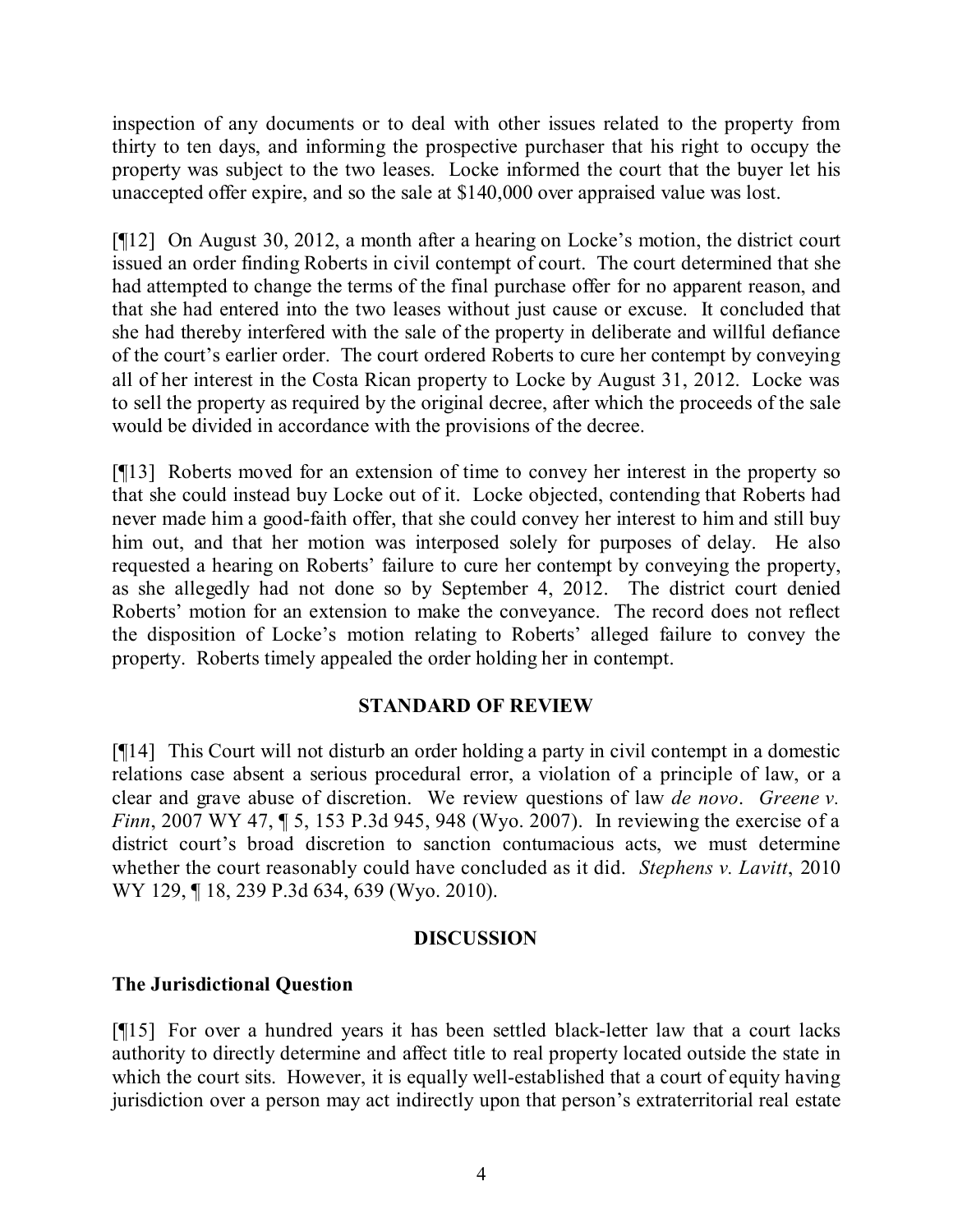by ordering him or her to act or to cease to act in some particular way in relation to the property. That is, courts distinguish judgments calculated to affect title to property itself from orders directing owners subject to their jurisdiction to take certain actions concerning property located outside the jurisdiction. *Breitenstine v. Breitenstine*, 2003 WY 16, ¶ 26, 62 P.3d 587, 594 (Wyo. 2003); *Kane v. Kane*, 577 P.2d 172, 175-76 (Wyo. 1978). *See also Meima v. Broemmel*, 2005 WY 87, ¶ 65, 117 P.3d 429, 450 (Wyo. 2005); Sheldon R. Shapiro, Annotation, *Power of Divorce Court to Deal With Real Property Located in Another State,* 34 A.L.R.3d 962 (1970).A Wyoming court having personal jurisdiction over the parties in a divorce action may therefore order one of them to convey his or her interest in real property to the other, even though the property is in a foreign country. *Breitenstine*, ¶ 26, 62 P.3d at 594-95 (part of the property subject to the order was in the Bahamas).

 $[916]$  If this were not so, there would have to be ancillary divorce proceedings – much like ancillary proceedings in probate cases – in every state and foreign country in which parties to a divorce owned property. It is difficult to imagine the chaos, inconvenience, inconsistency, and jurisdictional issues that would result. On the other hand, a court with jurisdiction over the parties can effect an equitable distribution of property and enforce that distribution through the use of contempt sanctions, including incarceration pending compliance with its orders if necessary.

[¶17] Roberts ignores the above authorities and argues that the Wyoming divorce decree must yield to Costa Rican law. She refers the Court to Código Procesal Civil, arts. 47, 705 (Costa Rica). She contends that these prohibit Costa Rican courts from enforcing a foreign judgment relating to a matter over which those courts have exclusive jurisdiction, and that they in fact confer exclusive jurisdiction on Costa Rican courts to decide controversies relating to ownership and title to movable or immovable property located there.

[¶18] There is nothing in the record to suggest that Roberts ever presented this revelation to the district court so that it could be considered. Instead, she sought an award of the Costa Rican property through trial, and then participated in two post-decree hearings with no indication in the record that she ever contested the district court's power to distribute that property. Because she argues that Costa Rican law somehow deprived the district court of subject matter jurisdiction, we will reach the merits while expressing some skepticism that the contention actually implicates the district court's subject matter jurisdiction.

[¶19] Even if Roberts' representations regarding Costa Rican law are accurate, we fail to see how these claimed provisions differ from the rule in Wyoming, which provides that its courts have no authority to issue a judgment purporting to determine or directly affect title to real property located in another state or foreign country. Nor can we discern why those provisions of Costa Rican law would invalidate a Wyoming order requiring parties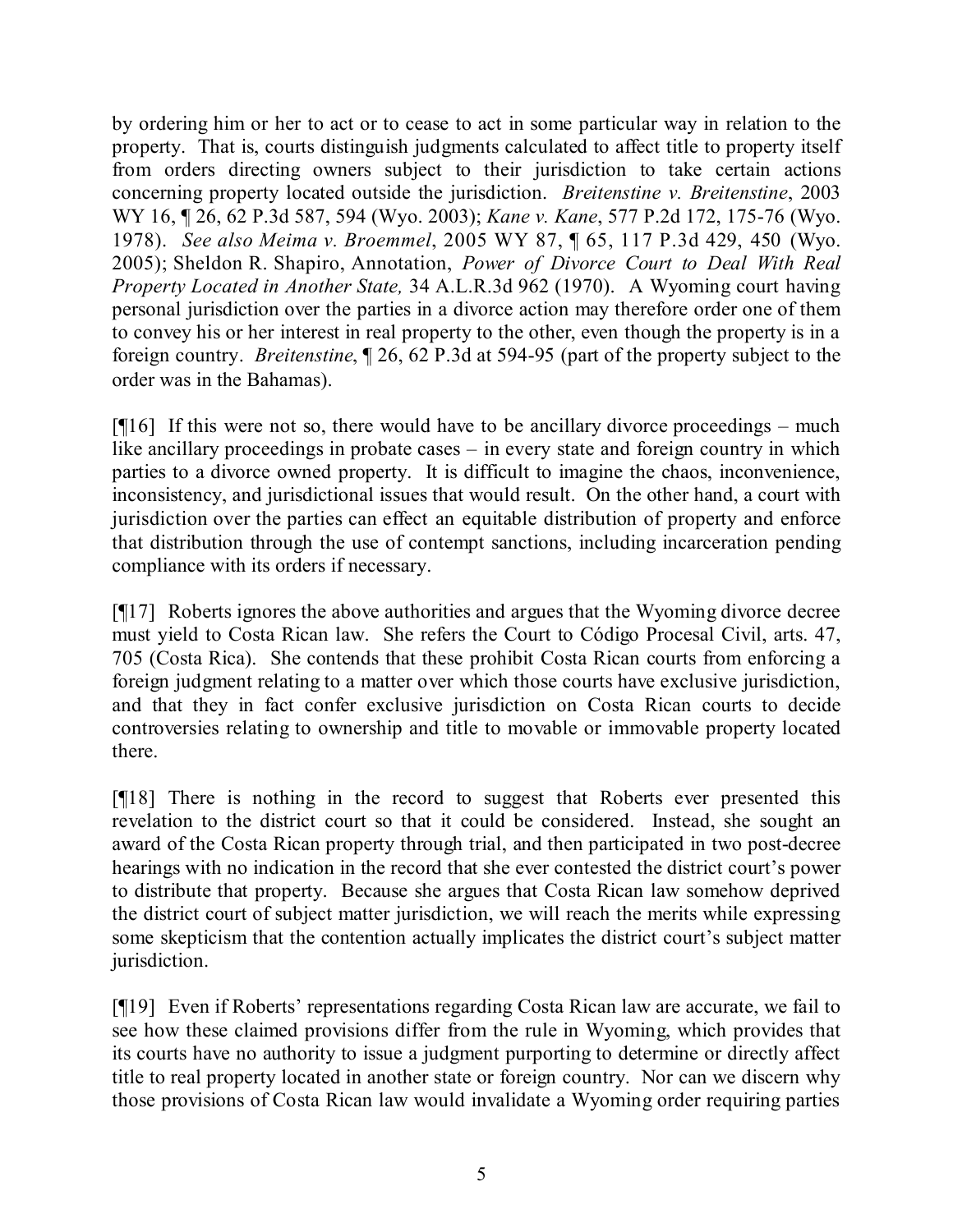to a divorce in this state to convey their foreign property in order to achieve an equitable distribution of marital assets. *Breitenstine*, ¶ 26, 62 P.3d at 594-95.

[¶20] Moreover, Roberts has not provided us with the actual text of the provisions, either in English or Spanish, and she directs us to no commentary or Costa Rican court decision construing those provisions. Those omissions alone are fatal to her argument.

[¶21] Under Wyoming Rule of Civil Procedure 44.1 and the comparable federal rule, neither Wyoming's courts nor those of the United States will take judicial notice of the laws of a foreign country. Consequently, litigants who wish to take advantage of allegedly applicable foreign law must plead and prove it or have their cases determined in accordance with the law of the forum court. *In re Sowerwine's Estate and Guardianship*, 413 P.2d 48, 51 (Wyo. 1966) (concerning Nicaraguan law), *overruled on other grounds by State ex rel. Klopotek v. Dist. Court of Sheridan Cnty.*, 621 P.2d 223 (Wyo. 1980); *In re Anselmi*, 52 B.R. 479, 490 (Bankr. D. Wyo. 1985).

[¶22] Wyoming statutes specify the proof of foreign law a litigant must provide. With respect to foreign written laws, a litigant must provide printed copies of those laws and show that they were published upon the authority of its government, or that they are in a form commonly accepted in that country's courts as evidence of the existing law. As to the unwritten or common law of a foreign country, the proponent must provide either admissible parol evidence or the books of reported cases adjudicated in that country's courts. Wyo. Stat. Ann. §§ 1-12-301 through 306 (LexisNexis 2011). Nothing presented to us indicates that a Costa Rican court would even exercise jurisdiction to distribute property owned by two non-resident parties going through a divorce in another country.

[¶23] Because Roberts has provided no proof of her assertions regarding Costa Rican law, we reject her argument that those laws deprived the district court of jurisdiction to order her to convey her interest in the Costa Rican property to Locke in their divorce. This result seems particularly appropriate in light of the fact that Roberts filed for divorce in Albany County and asked the district court to utilize its power to award her the property in Costa Rica, only questioning that court's authority to effect a property division when her efforts were unsuccessful.

### **Abuse of Discretion**

[¶24] Roberts contends that the district court could not reasonably find from the evidence before it that she had committed a civil contempt by acting contrary to a previous court order. As already noted above, the record on appeal shows that after the court ordered the parties to sell their Costa Rican property, Roberts refused to accept an offer for \$550,000, which was \$90,000 above the appraised market value of the property. The district court evidently recognized that the decree did not specify the amount the parties had to accept, ordered them to make a counteroffer not to exceed \$640,000 and to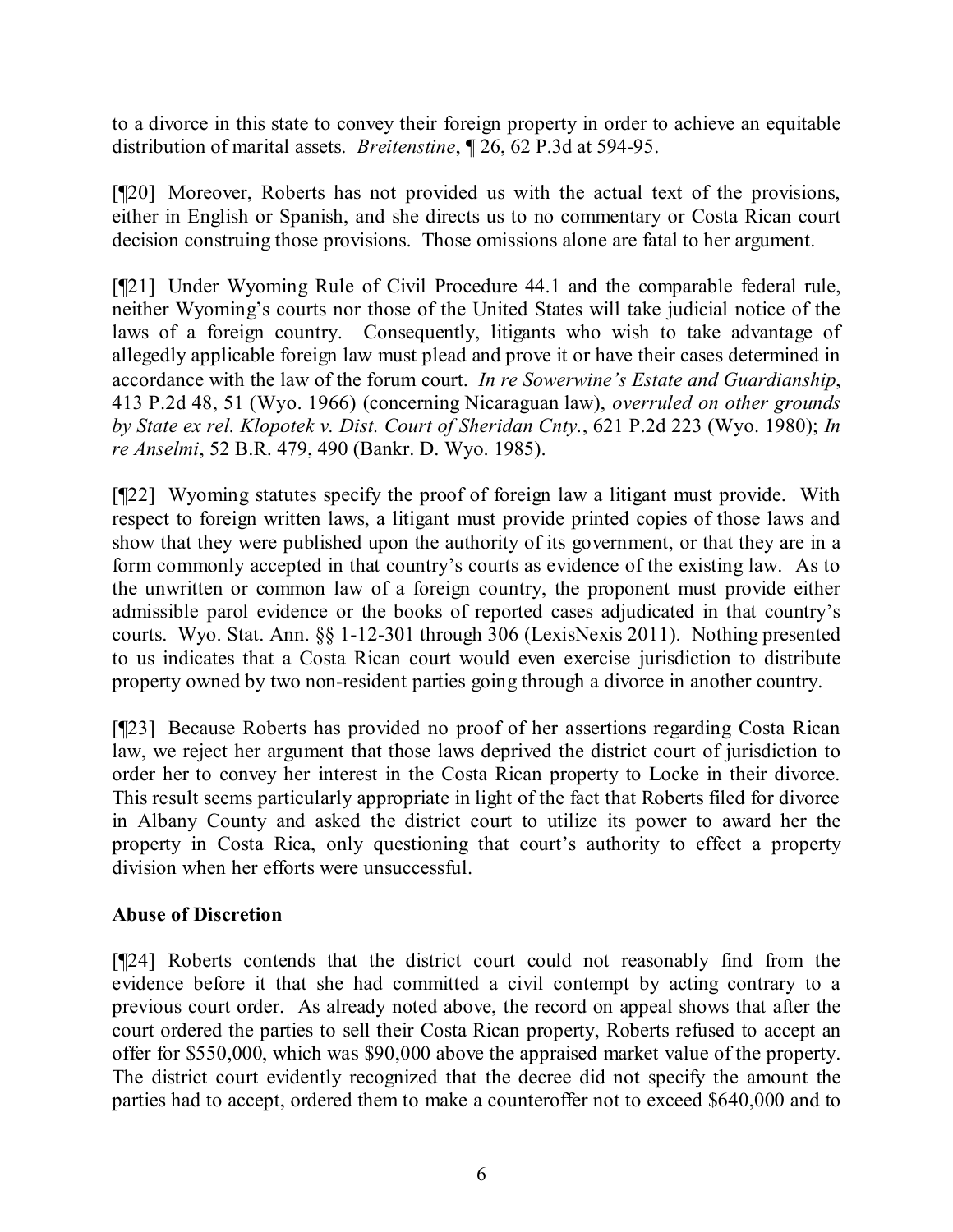accept any offer over \$600,000 in an effort to clarify and implement its prior ruling. Roberts did not seek review of this decision.

[¶25] Because no transcript of the hearing that resulted in Roberts being found in contempt was provided, we are forced to glean what appear to be undisputed facts from the pleadings and orders in the record. Approximately two weeks after the order directing the parties to accept any offer of \$600,000 or more, Roberts unilaterally entered into three-year leases on two of the apartments on the property without Locke's knowledge, thus encumbering it and perhaps making it less attractive to a prospective purchaser. On February 20, 2012, after a number of offers and counteroffers, the parties received a \$600,000 offer on the property. Roberts immediately submitted an individual counteroffer which purported to accept the offered purchase price, but inexplicably increased the required earnest money by fifty percent and decreased the purchaser's due diligence period by two-thirds, effectively rejecting the offer. Roberts' counteroffer also advised the prospective purchaser that his right to occupy the property was subject to the two leases. The buyer let his offer lapse, and the district court held Roberts in contempt, presumably for interfering with the sale of the property in what was at the very least arguably deliberate and willful defiance of the court's earlier order relating to the disposition of the property.

[¶26] We use the word "presumably" because, as we have stated, we have only been provided a glimpse of the evidence which may have been before the district court, and that only to the extent it is contained in the court's orders, Locke's pleadings, and the documents submitted with those pleadings. While the district court held an evidentiary hearing before finding Roberts in contempt, Roberts did not provide a transcript of that hearing in the record on appeal, if indeed either of the parties had the hearing reported.

[¶27] We have long held that appellants must provide this Court with a record sufficient to allow adequate appellate review. When no transcript or any other proper substitute record of the facts of a case is included in the record on appeal, we presume that there were no irregularities in the district court's judgment, and that it was reasonably based on competent and sufficient evidence. *Golden v. Guion*, 2013 WY 45, ¶¶ 4-5, 299 P.3d 95, 96-97 (Wyo. 2013); *Chancler v. Meredith*, 2004 WY 27, ¶ 5, 86 P.3d 841, 842 (Wyo. 2004); *Stadtfeld v. Stadtfeld*, 920 P.2d 662, 664 (Wyo. 1996).<sup>3</sup> In compliance with this oft-stated rule, we conclude that the district court acted within the proper scope of its discretion in finding Roberts in contempt of court, and that it did not therefore abuse that discretion.

# **Costs and Fees on Appeal**

 <sup>3</sup> We have recently expressed our dismay over the number of cases coming to us without transcripts of what appear to be critical proceedings. *State v. Powell*, 2013 WY 56, 126, 300 P.3d 858, 864 (Wyo.) 2013).